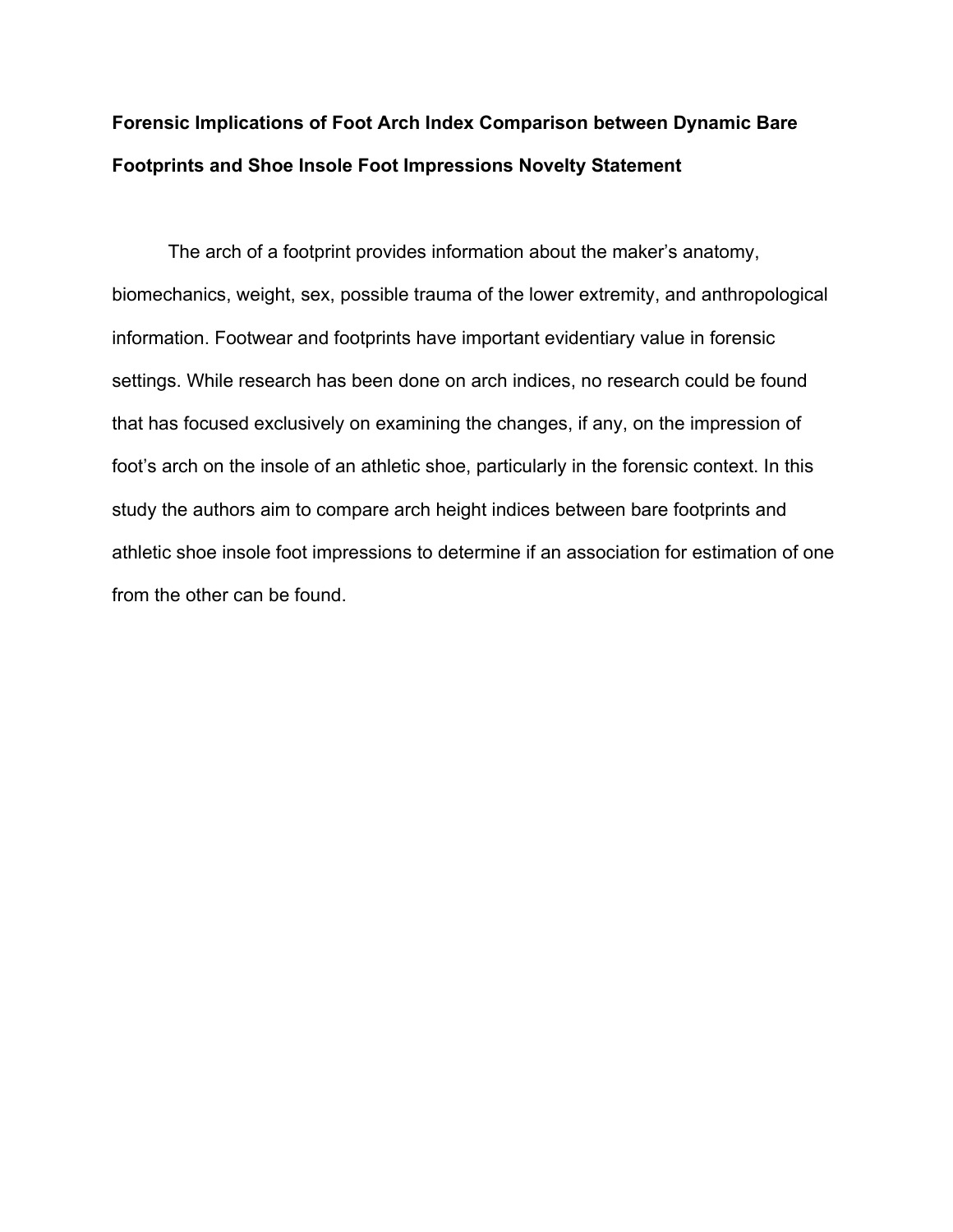# **Forensic Implications of Foot Arch Index Comparison between Dynamic Bare Footprints and Shoe Insole Foot Impressions Highlights**

- Footprints and insole impressions were compared for significant relationships
- The Chippaux-Smirak and Staheli arch indices were used to assess arch impressions
- No significant relationships were found between barefoot and insole arch indices
- Barefoot arch height cannot be predicted from an insole arch height or vice versa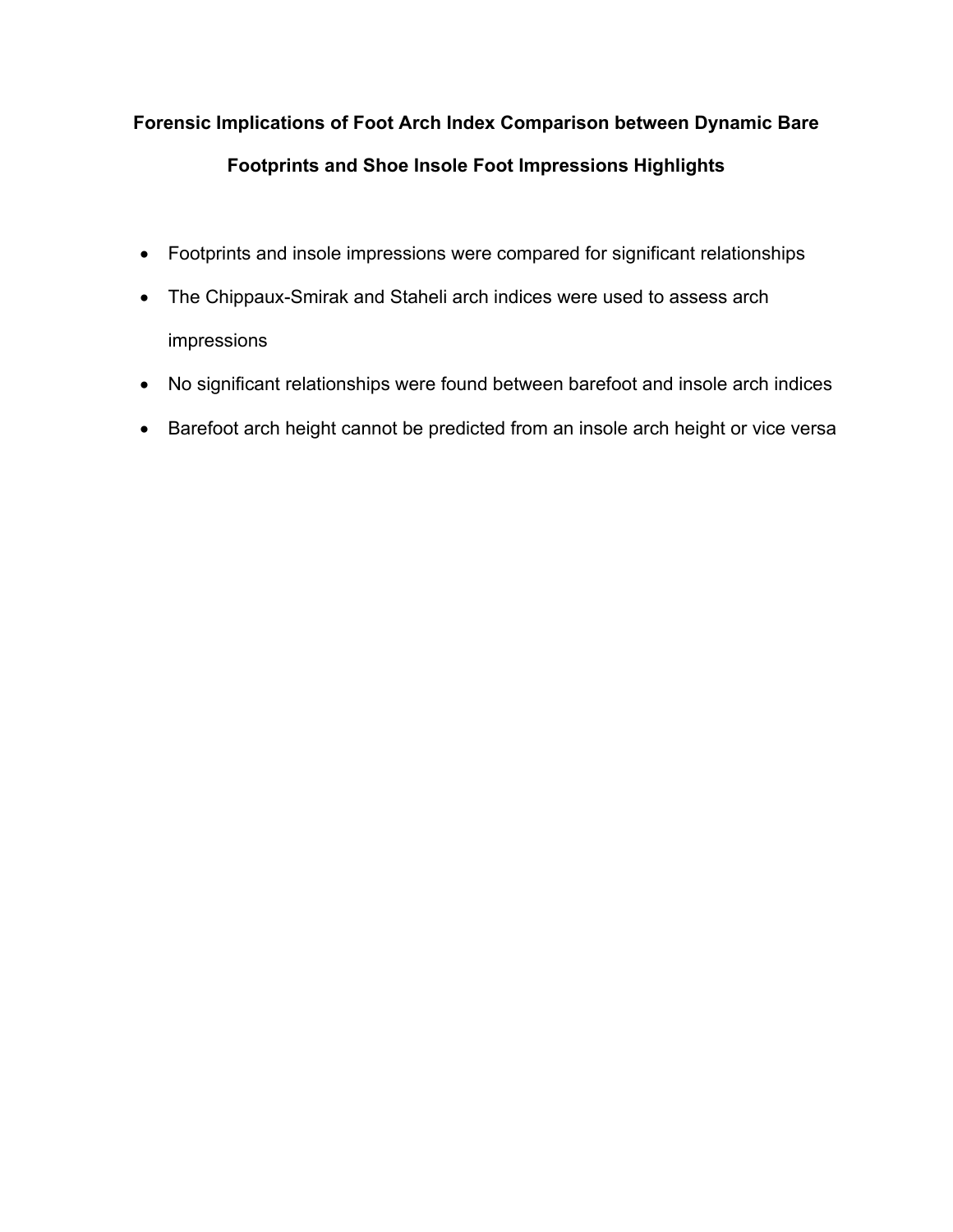**Forensic Implications of Foot Arch Index Comparison between Dynamic Bare Footprints and** 

## **Shoe Insole Foot Impressions**

## **CONFLICT OF INTEREST STATEMENT**

The authors whose names are listed immediately below certify that they have NO affiliations with or involvement in any organization or entity with any financial interest (such as honoraria; educational grants; participation in speakers' bureaus; membership, employment, consultancies, stock ownership, or other equity interest; and expert testimony or patent-licensing arrangements), or non-financial interest (such as personal or professional relationships, affiliations, knowledge or beliefs) in the subject matter or materials discussed in this manuscript.

Michael Nirenberg, DPM

Clinical and Forensic Podiatrist, Friendly Foot Care, PC, Crown Point, Indiana, USA

## Elizabeth Ansert, DPM, MA

Podiatric Resident, St. Vincent Hospital, Worcester, Massachusetts, USA

## Jackie Campbell, PhD MSc BSc CStat CPhys FRCOT FRSB

Professor of Neurophysiology, University of Northampton, Northampton, UK

Michael Curran, Ph.D, M.Phil, MBA, BSc(Hons)

Associate Professor Podiatry, University of Northampton, Northampton, UK

## **Correspondence address:**

Friendly Foot Care, PC 50 West 94th Place Crown Point, IN 46307 219-663-2273 Info@friendlyfootcare.com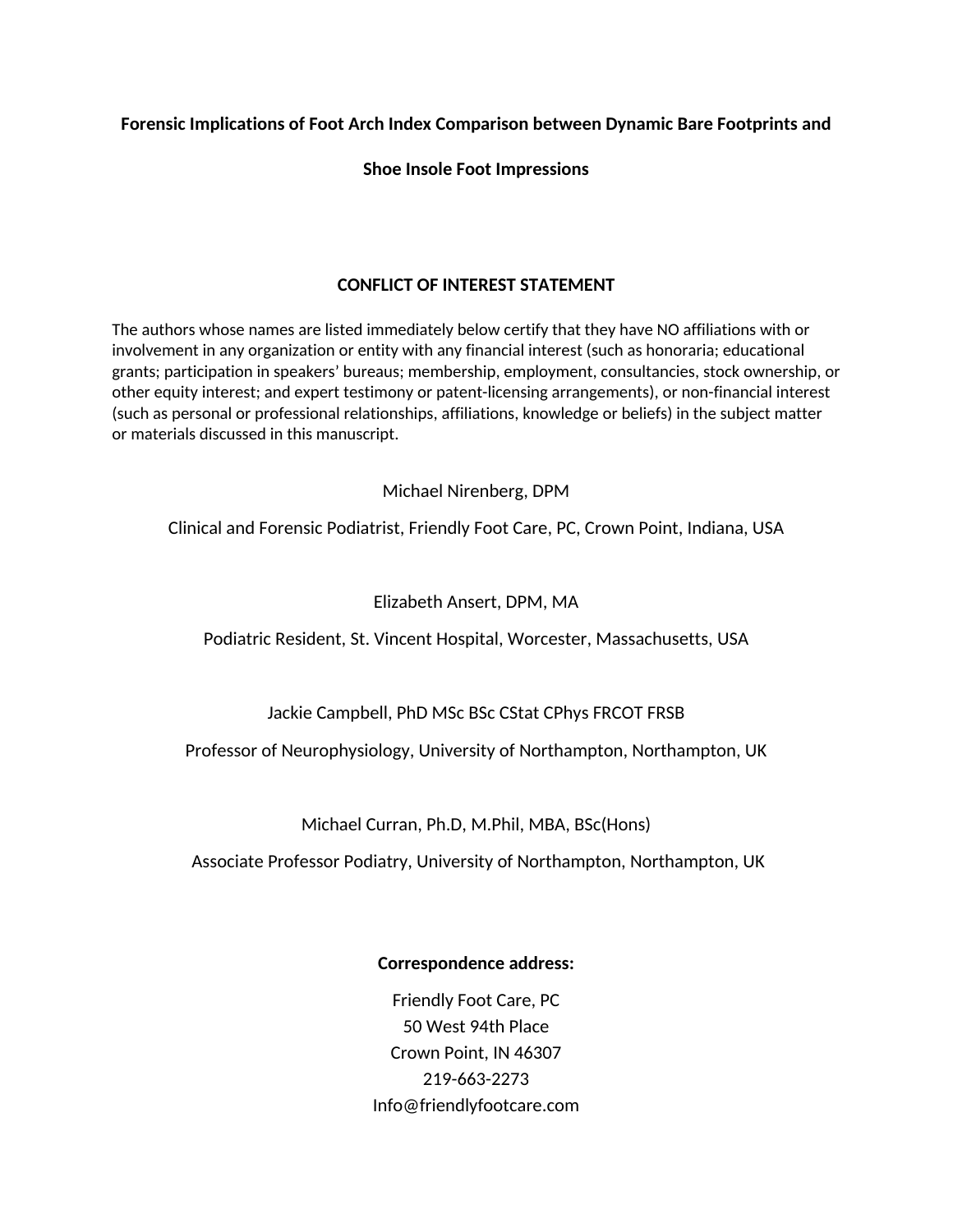#### **Original Research Paper**

Forensic Implications of Foot Arch Index Comparison between Dynamic Bare Footprints and Shoe Insole Foot Impressions

### **1. Introduction**

Foot-related evidence may be found at crime scenes in the form of footprints, partial footprints or a foot impression on the insole of footwear. This evidence can assist in linking or unlinking a suspect to the crime [1, 2]. The forensic value of this foot-related evidence is the result of the individuality of footprints [1-11]. Though papillary ridges that may be seen in a footprint are suggested to be as individual as those in fingerprints, the authors could not find any legal case or scientific study referencing them on footwear insoles [4]. In the absence of such ridges, a footprint is still distinctive due to a variety of factors that impact the formation of a footprint, such as morphology, anatomy, size, biomechanics, possible pathology, and other features of the foot [1-11].

These factors may have a role in the formation of a foot impression on a shoe's insole, though the shoe itself will be a factor. Research by Hammer et al discussed the possibility of the shoe constricting the foot, citing the example of the toe positions being altered potentially [12]. Nirenberg et al studied linear measurement comparison between bare footprints and foot impressions on athletic insoles and found linear measurements correlated with each other [13]. The study suggested that insoles are comparable to footprints when using the Reel two-dimensional linear analysis. However, it is noted that significant differences were observed for the heel to the tip of the first digit length, heel to left fifth digit length and calcaneal width. The authors could not find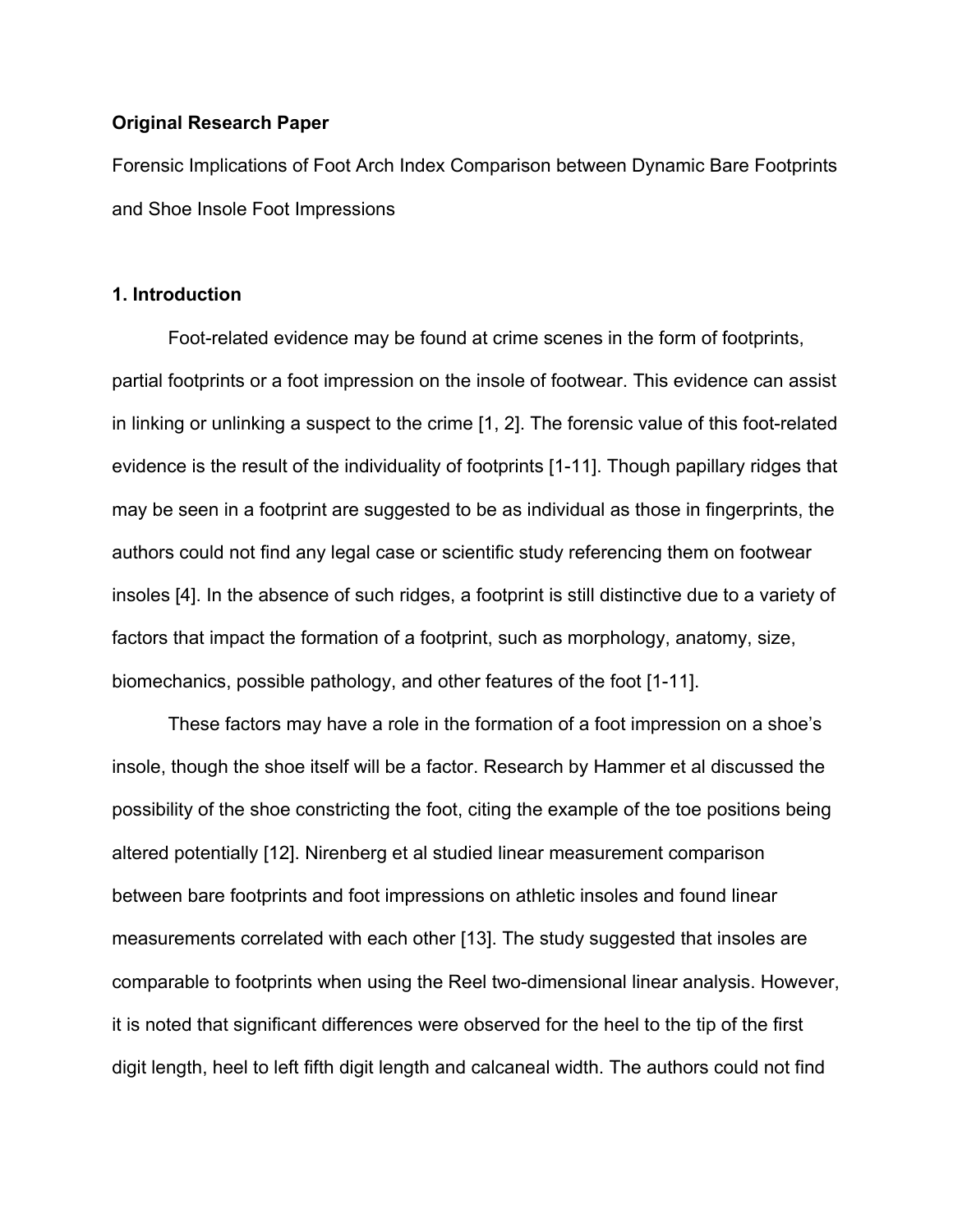any other scientific studies showing a width discrepancy between bare footprints and foot impressions on footwear insoles, though research in this area is scant [13].

While a footprint occurs in an instant, a foot impression on a shoe insole occurs over time as the foot and shoe interact. This is a combination of the individual using his foot to walk (i.e. dynamic foot impressions) and stand (i.e. static foot impressions) [1]. The foot impression on a shoe insole may also form in part due to a specific activity that the person engages in where they are neither standing still nor walking, such as someone who needs to regularly work a machine with their foot.

 The arch of a footprint provides information about the maker's anatomy, biomechanics, weight, sex, possible trauma of the lower extremity, and anthropologic information [15-20]. The discriminatory value of arch indices has also been used in larger scale studies, such as to predict musculoskeletal health [21], injury in athletes [18], and flatfoot diagnosis [22, 23].

Queen et al [15] used footprint arch indices to estimate the medial column height of the foot, which significantly contributes to lower extremity biomechanics. The study also examined the reliability of several indices and found that the Staheli and Chippaux-Smirak were among the most reliable techniques. Wrobel et al found Chippaux-Smirak and Staheli arch indices to be moderately reliable [24]. Anthropological differences have been inferred from arch index studies. For example, Echarri and Forriol [25] studied arch index differences between rural and urban raised children. They found that boys were more likely to have flat feet and the use of footwear did not affect the morphology of the foot.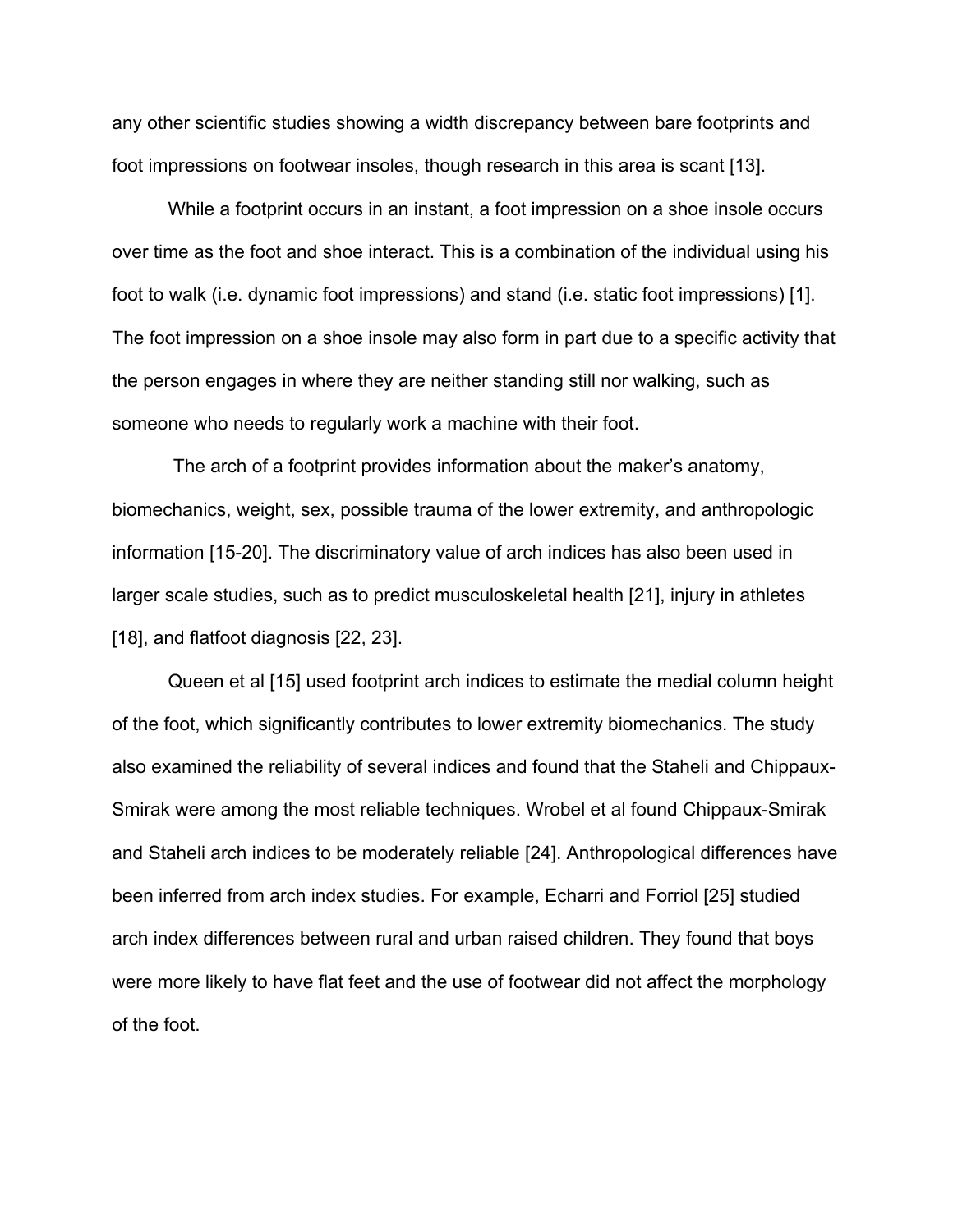Though the methodology originally described for these arch indices considered standing footprints (i.e. static) more recent research has shown the reliability for the Staheli Arch Index and the Chippaux-Smirak Index to be reliable for footprints created while walking (i.e. dynamic) [26]. Dynamic footprints generally have larger linear dimensions. [3, 26, 27, 28]

Ideally, foot impressions on a shoe or boot insole should be evaluated by comparison with a foot impression from a similar shoe or boot from the same owner [1, 13]. This methodology was utilized by podiatrist Norman Gunn in the 1980s. He compared a foot impression on the insole of a shoe recovered from a crime scene to that of a foot impression on the suspect's shoe insole [14]. The comparison process is referred to as a "like to like" analysis [1].

A "like to like" comparison is considered the most precise of comparison, but evaluation of the suspect's footprint to the shoe insole is suggested as an additional component of the forensic analysis of the suspect to an unknown shoe [1]. There may also be situations where the suspect's shoe may not be available or its style may differ from the shoe found at the crime scene. Both Nirenberg et al and Hammer et al.'s research recommended using this "like to like" methodology when possible [12, 13].

While research has been done on arch indices, no research was found that focused on examining the arch of dynamic foot impressions on insoles of athletic shoes in the forensic context. Yet, footwear has been found at crime scenes. In one case the murderer's shoe fell off during a scuffle with the victim and the linking of the shoe to the suspect was presented as evidence by a forensic podiatrist at trial [29, 30]. During a sexual assault and murder case, the victim was killed while on a beach. The crime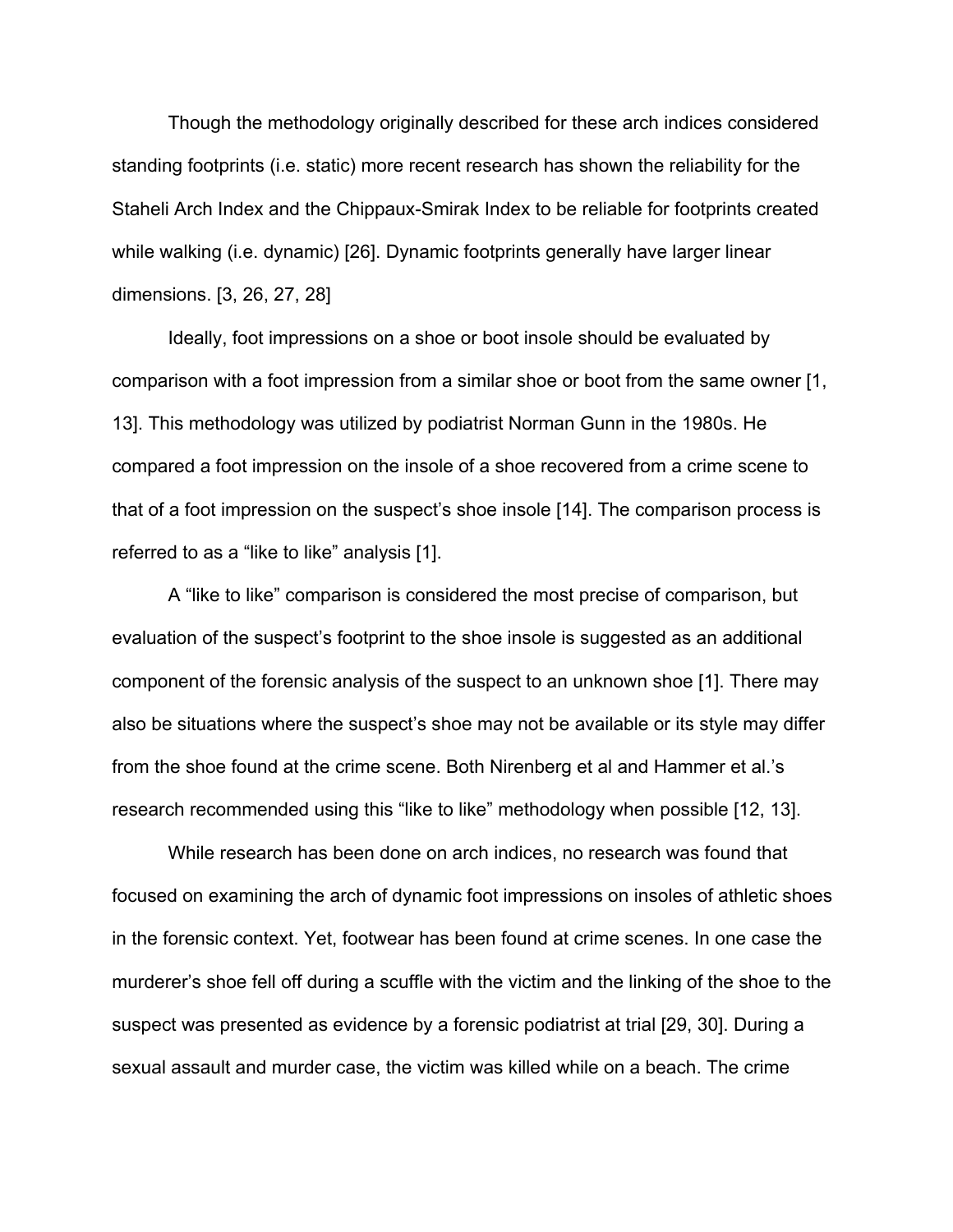scene did not have any footprints; however, the perpetrator left his shoes behind. Footprint impressions recovered from both shoe insoles helped link the shoes to a suspect. [31]

In this study, the authors aim to compare arch height indices between bare dynamic footprints and athletic shoe insole foot impressions to determine if an association for estimation of one from the other can be found.

#### **2. Materials and Methods**

#### 2.1 Design

The present study is a quantitative index comparison of two-dimensional footprints taken on a solid surface with foot impressions on the corresponding shoe insole. Participants gave written consent to participate. The study followed the ethical standards described in the 1964 Helsinki Declaration and its amendments. Some participants took part in previous forensic podiatry related research [13, 32, 33].

## 2.2 Materials

Dynamic footprints were collected using the Identicator® Inkless Shoe Print Model LE25P system (Fig. 1). Dynamic footprints, as opposed to static footprints, were collected because they more closely approximate the dynamic component involved in the formation of the foot impression on a shoe insole. Participants stepped onto the system's coater first and then onto the system's impression paper. The chemical on the coating created a black exemplar of the participant's footprint impression on the paper. The insoles that were collected from the participants' shoes had to have a foot impression visible to the naked eye. The importance of this visibility of the foot impression was for enhancement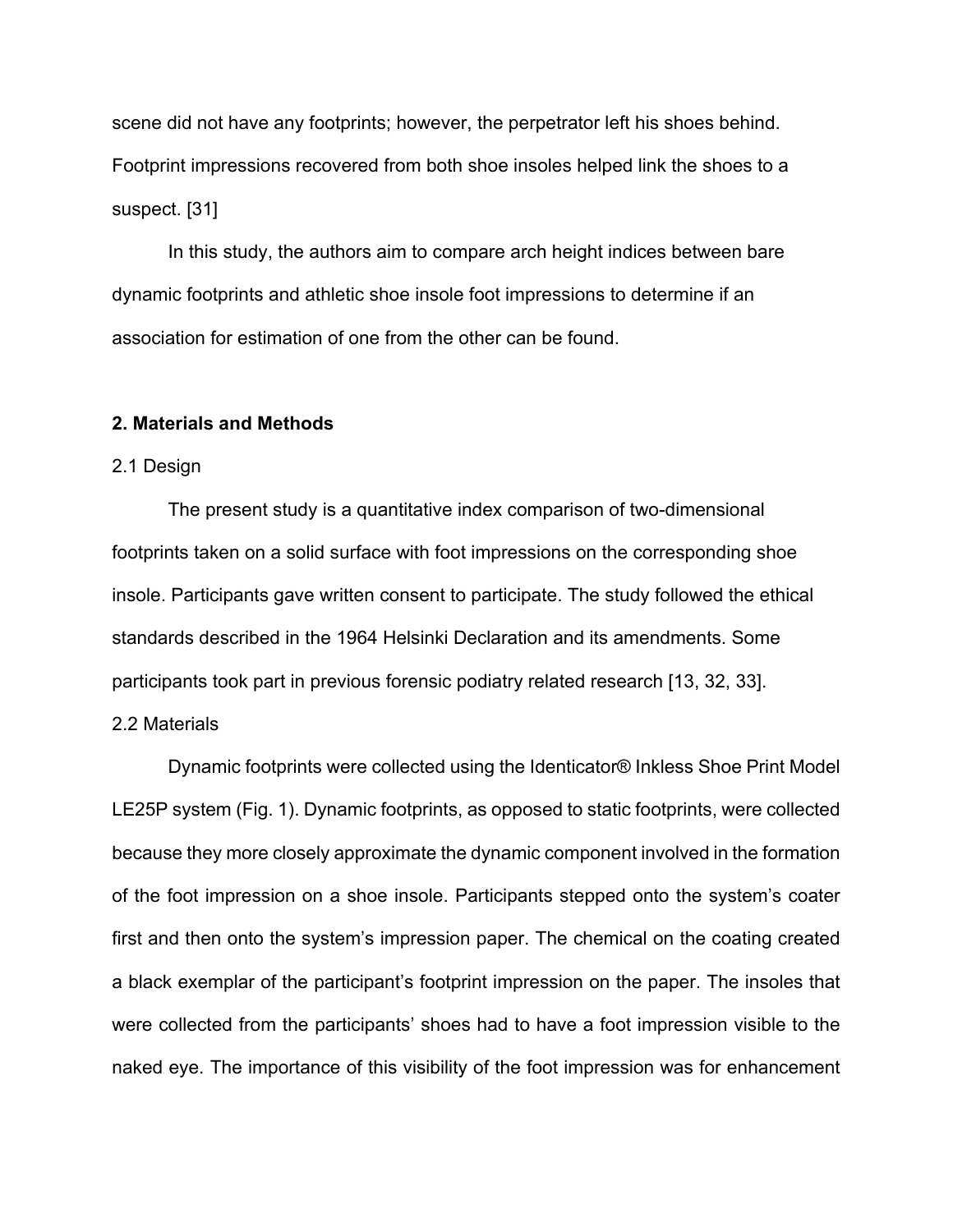within the GIMP program for accurate and reliable measurement. All participants stated they had worn the shoes for at least 6 months.

The coater was cleaned with antibacterial wipes before and after each set of participant footprints were collected. Each participant cleaned their foot before the trial and was offered the option of cleaning their feet after the trial. The walking area was swept to remove any debris and cleaned using antibacterial wipes or a Swiffer Wet Jet before and after each participant. These steps were taken to ensure that any microbes or contaminants were not transmitted between participants.

#### 2.3 Methods

A mid-gait protocol was employed for participants to utilize their most natural walking gait [34, 35]. Participants were allotted a length of seven meters of hard, flat surface to walk. Starting with their right foot, each participant took ten steps from the designated starting point, as demarked by a piece of tape. Participants returned to the starting point with a natural walking stride. All participants were able to take full, natural strides. This was repeated three times. The position of the right foot for the participant's third and fifth step were marked by the researchers using paper markers. The inkless coater from the Identicator® was positioned at the marked locations of the participant's third step. The impression sheets were placed at the fifth step [36]. The impression sheets were secured with tape on the outermost corners to allow for the largest possible surface area to be exposed. This procedure was repeated until a footprint entailing the entire foot was created. This method was used to collect a footprint of the left but used the fourth and sixth steps of the gait cycle.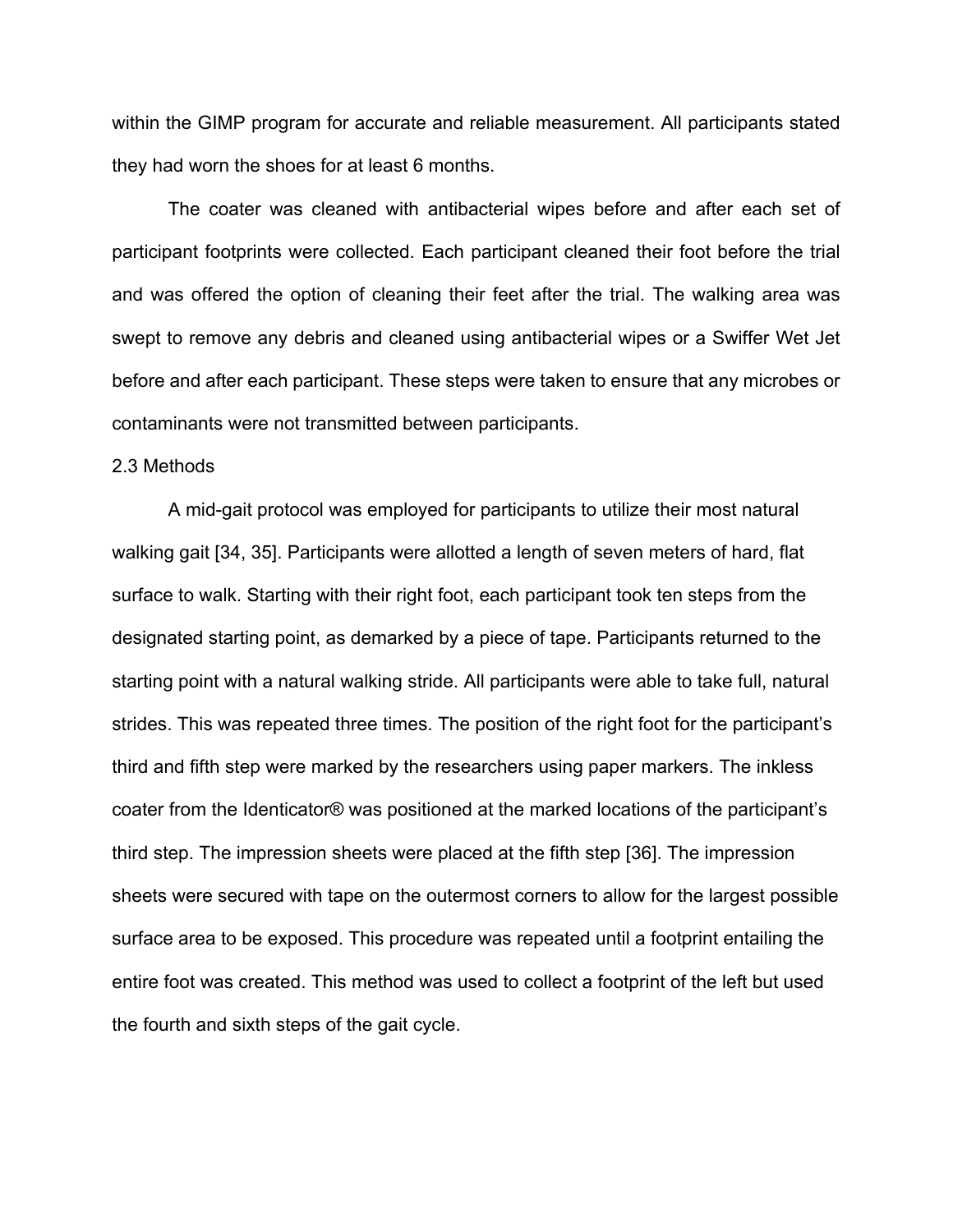Once the participant's footprints were obtained, the insoles from the participant's shoes were removed. A PDF image of each footprint on the impression paper and each insole was created by using the scanning function of the Konica Minolta Bizhub 4052 series printer or an HP Envy 4520 series printer.

The scanning of the shoe insoles did not involve closing the lid of the scanner over the insoles to the point of causing compression of the insole or placing significant weight on the insole but instead only gently resting the lid on each insole in order to reduce the amount of light entering while the image was scanned. This procedure allowed recording of the insoles while not distorting the foot impressions on them.

The footprint and corresponding insole were scanned on the same printer. The PDF images were labeled and saved onto the Apple MacBook Pro. This procedure was repeated until 122 bare footprints and insoles were collected (56 right and 56 left footprints).

The GIMP (GNU Image Manipulation Program) on the same Apple MacBook Pro allowed for the distances between anatomical landmarks for each bare footprint and shoe insole impression to be measured in centimeters. GIMP is open source software that has been shown to be reliable for analysis of footprints [33, 37]. While no significant differences between GIMP, Photoshop, or manual measurement techniques have been found, two-dimensional measurement was originally performed on GIMP software due to its wide availability and user-friendly qualities [33, 37]. Though each insole had a foot impression that was visible to the naked eye, the visibility of foot impression insole scans were improved with GIMP's contrast and/or brightness adjustments. These adjustments did not alter the size or dimensions of the foot impression on the insole.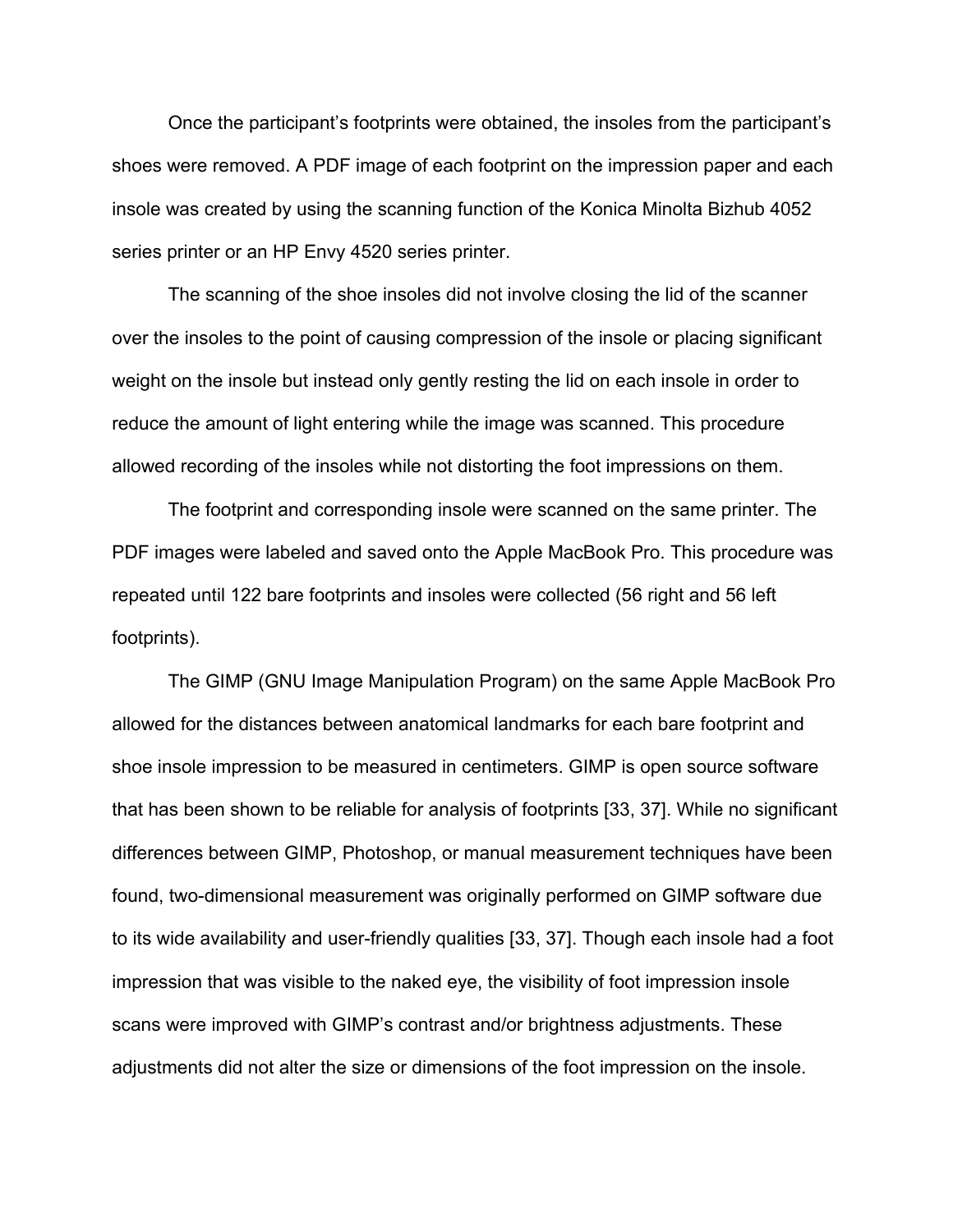#### 2.4 Analysis of the Footprints and Insole Impressions

To measure each bare footprint and insole foot impression, the widest parts of the forefoot and heel were measured in centimeters using GIMP software on an Apple Mac Pro laptop. Anecdotally, the constraint of the shoe on the foot could theoretically limit the width of the footprint impression, the only research addressing this issue that could be found by the authors was that done by Nirenberg et al, which found narrowing of the width of the heel only [13]. The narrowest aspect of the midfoot was measured in the same way. The measurements were recorded in a Microsoft excel spreadsheet on the same computer. The Staheli arch index and Chippaux-Smirak index were used to assess the arch of the bare footprints based on their reliability and user-friendly aspects. While the Clarke's Arch Index was considered, difficulty assessing this index on GIMP software raised concern about its accuracy, causing the authors to exclude its use. The Staheli arch index was found to have an interrater reliability of 0.963, and Chippaux-Smirak index was determined to have a 0.961 interrater reliability by Queen et al and these measurements have also been used in other research areas to quantify arch height and characteristics [15].

Once all footprints and insole foot impressions were measured, the Staheli and Chippaux-Smirak arch indices were calculated by midfoot width divided by the heel and forefoot widths, respectively. The heel width and forefoot width were measured from the most medial to the most lateral aspects of the print. Figures 1 and 2 show the labeled bare footprint and shoe insole respectively.

2.5 Statistical Analysis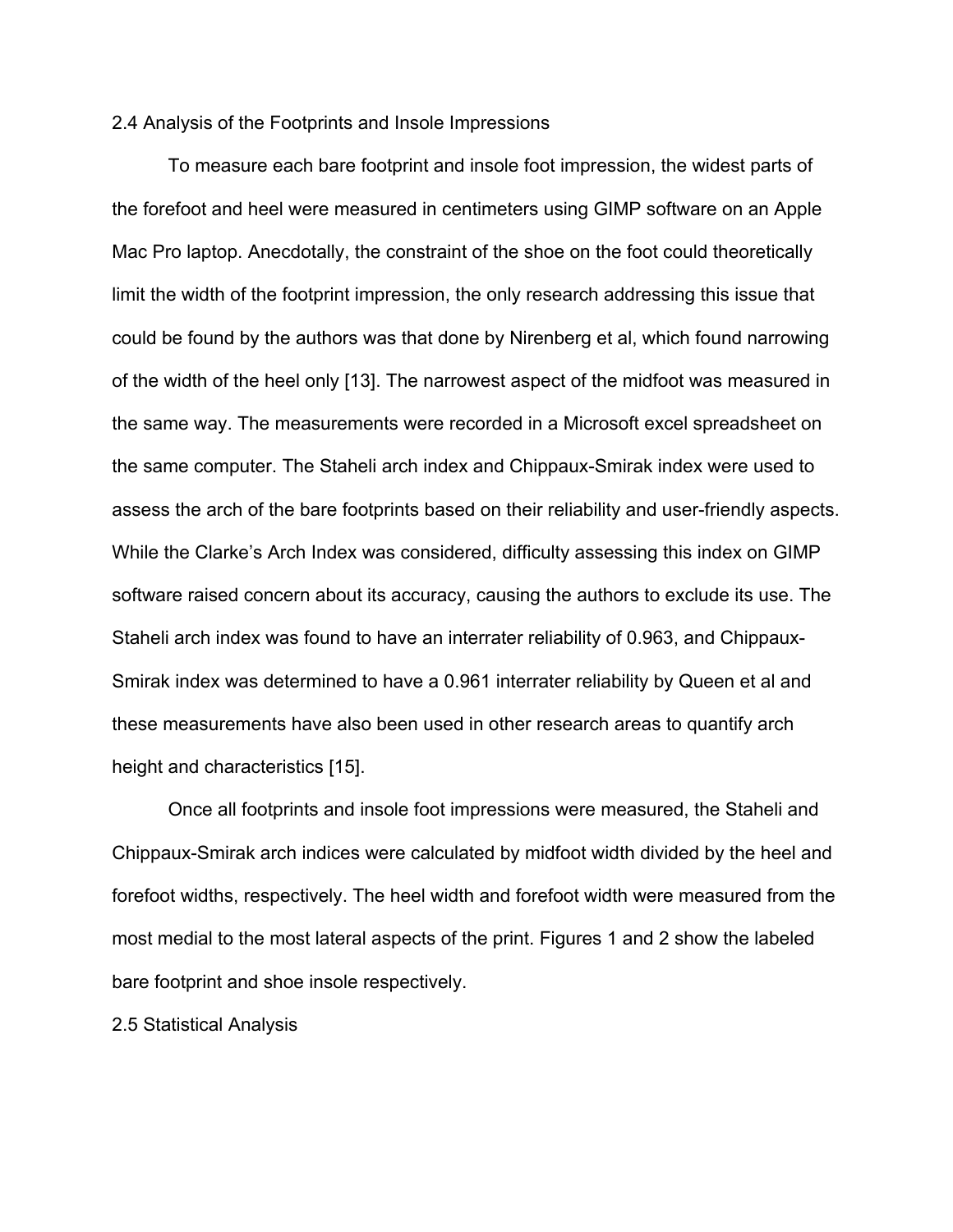Linear regression analysis was used to investigate the relationship between arch height indices calculated from measurements taken from barefoot and insole prints. Both Staheli (midfoot width/heel width) and Chippaux-Smirak (midfoot width/forefoot width) arch height indices were investigated. Measurements were taken from both left and right feet of the participants. For this analysis, it was assumed that these were independent measures as, though there is less variance in left-right measures within participants than between participant, the barefoot and insole measures were only being compared within the same foot, with no left-right comparisons. Data for prints with incomplete arches were not included.

#### **3. Results**

#### 3.1 Sample characteristics

56 participants were invited to participate in the study. Participants were volunteers from podiatric medical schools or residents in a three-year podiatric surgical program located in the United States. A total of 38 males and 18 females participated in the study with an average age of 28.1 years old and age range of 22 to 61 years old. 28 participants were Caucasian, 15 Asian, 9 Hispanic, 2 African American, and 2 who did not identify their race. Participants with an obvious limb or foot abnormality, deformity, or pathology were excluded from the study. 49 participants had complete arch prints for at least one foot (35 for both feet, 14 for one foot), giving a total of 84 feet from which forefoot, midfoot and heel width measurements were taken, and arch height indices calculated. Of these 49 participants, 13 (32%) were female and 27 (68%) male. 1 had missing demographic data. Their ages ranged from 23 to 61 years but were skewed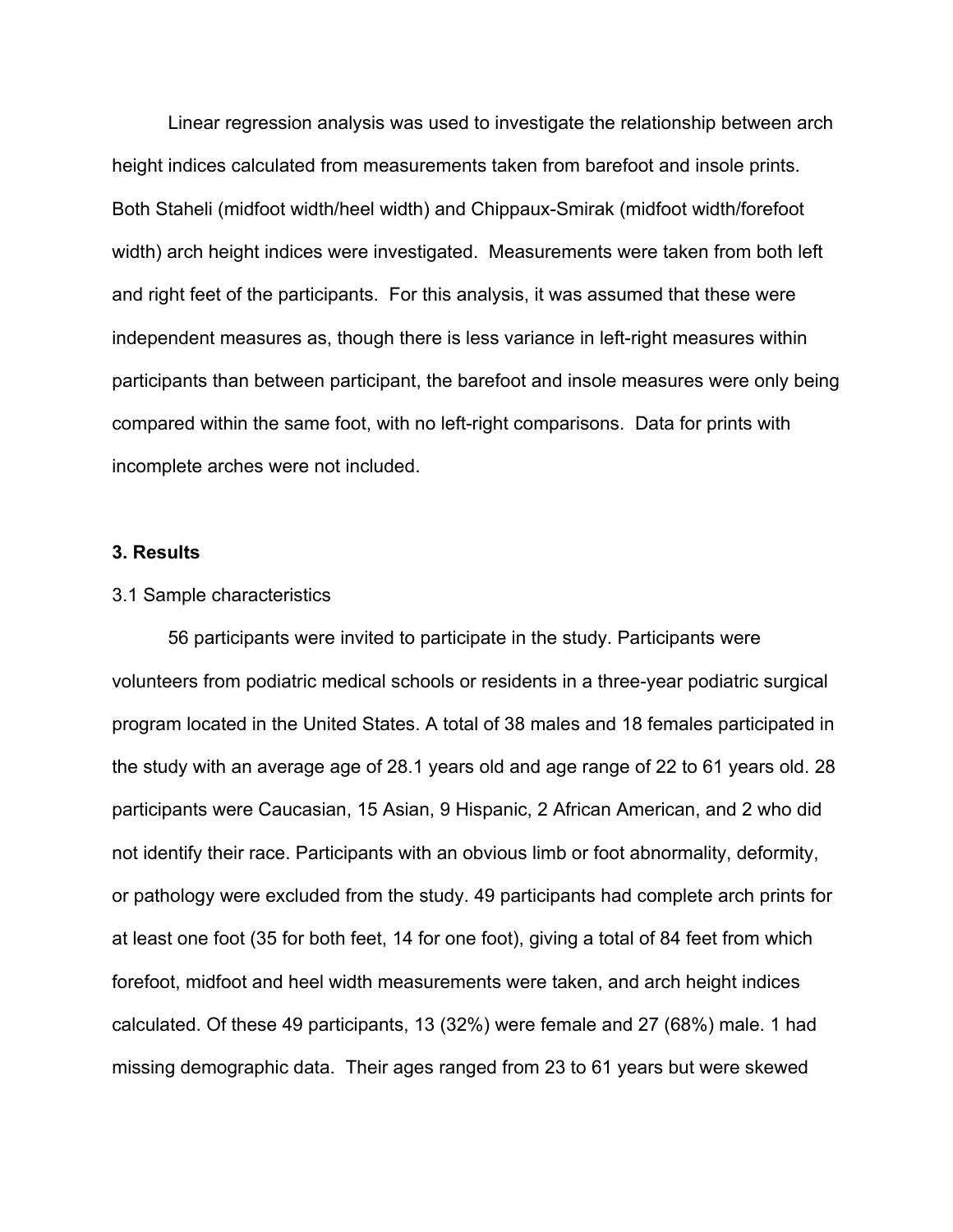towards the younger ages with a median age of 26 years (IQR 25-28 years). A sample size of 84 achieves 80% power to detect a difference of 0.3 ( $R^2$ =0.09) between the null hypothesis correlation of 0.0 and an alternative hypothesis correlation of 0.3 using a two-sided hypothesis test with a significance level of 0.05.

#### 3.2 Regression analysis

Simple linear models were constructed for each of the two arch height indices, with the barefoot arch height index as the outcome variable and the insole arch height index as predictor. Assumptions of the linear model were tested and confirmed. Statistical significance was indicated if p<0.05.

#### 3.2.1 Staheli Arch Index:

The correlation coefficient between the Staheli index for insole and barefoot measurements was very low and not statistically significantly different from 0 (r=-0.01, p=0.92). Less than 0.1% of the variation seen in the barefoot Staheli index can be accounted for by the equivalent insole value. The regression analysis indicated that the insole Staheli index was not a statistically significant predictor of the barefoot Staheli index (F(1,82)=0.01, p=0.92). Figure 3 illustrates the relationship between the insole and barefoot-derived Staheli indices. It can be seen that the best fit line is almost horizontal, at approximately a value of 0.58. The dotted lines indicate the 95% confidence interval for prediction of the barefoot index from the insole value and it can be seen that these are extremely wide (approximately ±0.31) and include almost all data points, with the exception of 5 outliers.

3.2.2 Chippaux-Smirak Index: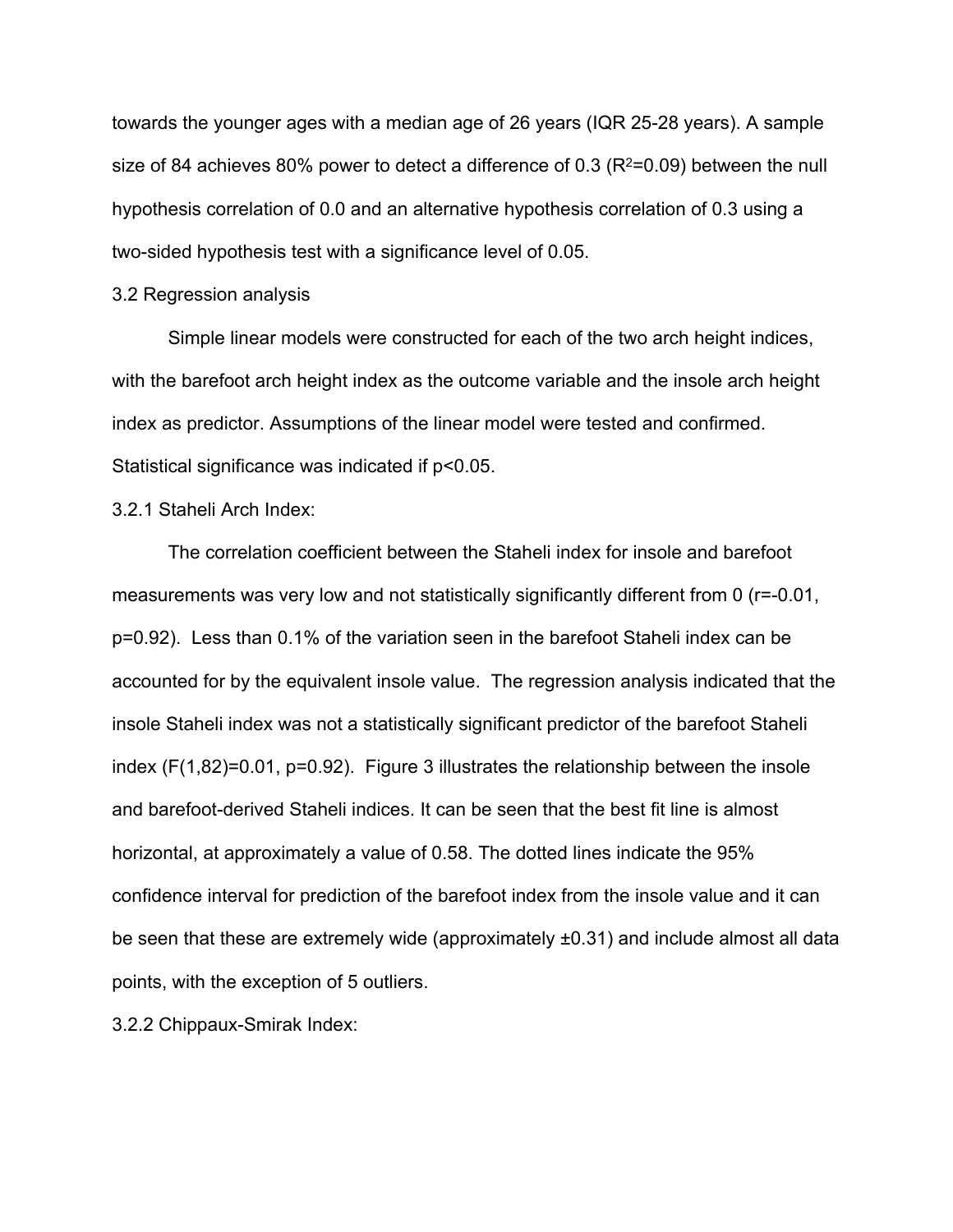The analysis above was repeated using the Chippaux-Smirak arch indices calculated from barefoot and insole prints as outcome and predictor variables respectively. The correlation coefficient was again extremely small and not statistically significantly different from 0 (r=0.06, p=0.56), indicating that the insole measure could only explain 0.4% of the variation in the barefoot measures. The regression model was not a statistically significant predictor of the barefoot arch index (F(1,82)=0.34, p=0.56). Figure 4 illustrates the relationship between the insole and barefoot-derived Chippaux-Smirak indices. It can be seen that the best fit line is almost horizontal, with only a very small positive gradient at approximately a value of 0.3. The dotted lines indicate the 95% confidence interval for prediction of the barefoot index from the insole value and it can be seen that these are very wide (approximately ±0.16) and include almost all data points, with the exception of 4 outliers.

#### 3.3 Results

Overall, the regression analyses show that the arch height of a barefoot print as measured by either the Staheli or Chippaux-Smirak arch height indices are statistically uncorrelated and the barefoot arch height index cannot be predicted from the equivalent arch height index from an insole foot impression.

#### **4. Discussion**

The aim of the current study was to examine the similarities and/or differences seen between dynamic bare footprint arch indices and the arch indices found on athletic shoe insole foot impressions. Overall, no statistically significant relationship or correlation was found.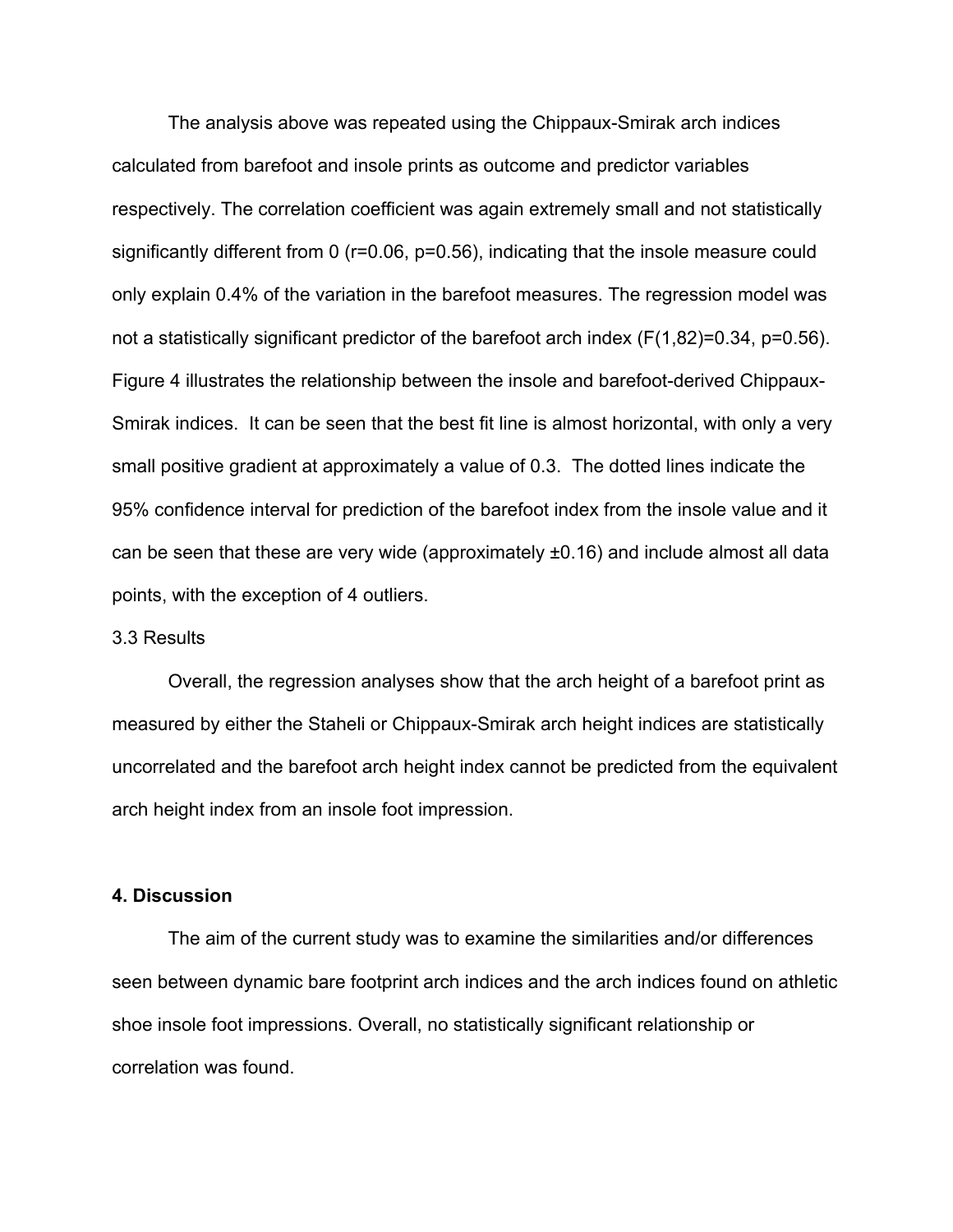An explanation for a lack of correlation could be a result of athletic shoes design and function. To reduce repetitive loading force, athletic shoes often are constructed with thick, durable material that may not allow for impact forces with the ground to be distributed across the foot in the same way that occurs when the foot is bare [38]. It can be deduced that the construction of each participant's particular athletic shoe combined with the specific anatomy and biomechanics of the subject's foot act together to affect the arch impression formed on the insole, which might account for the lack of correlation. Also, the particular material of a given athletic shoe may conform to a varying degree to a person's foot and alter the arch impression made on that shoe's insole [39]. Most shoes, especially athletic shoes, change the natural gait of the participant by trying to correct for abnormal or excessive movements, which may influence the arch impression [40]. Last, it is possible that one or more of the parameters used in determining the arch index are not accurately reflected in the foot impression on the shoe insole. For example, the rigid heel cup in an athletic shoe may not allow for the expansion of the heel's fat pad, therefore distorting the measurement of the Staheli arch index.

While the authors could not find any research comparing arch index of bare footprints and footprint impressions on shoe insoles in the forensic context, bare footprints and foot impressions on shoe insoles have been examined. As noted, Nirenberg et al found no statistical differences for all linear measurements from the Reel two-dimensional methodology, except for the calcaneal width and length from heel to the  $5<sup>th</sup>$  toe [13]. This was supported by Hammer et al who demonstrated that shoe insole impressions were similar to bare footprints in a "like versus like" comparison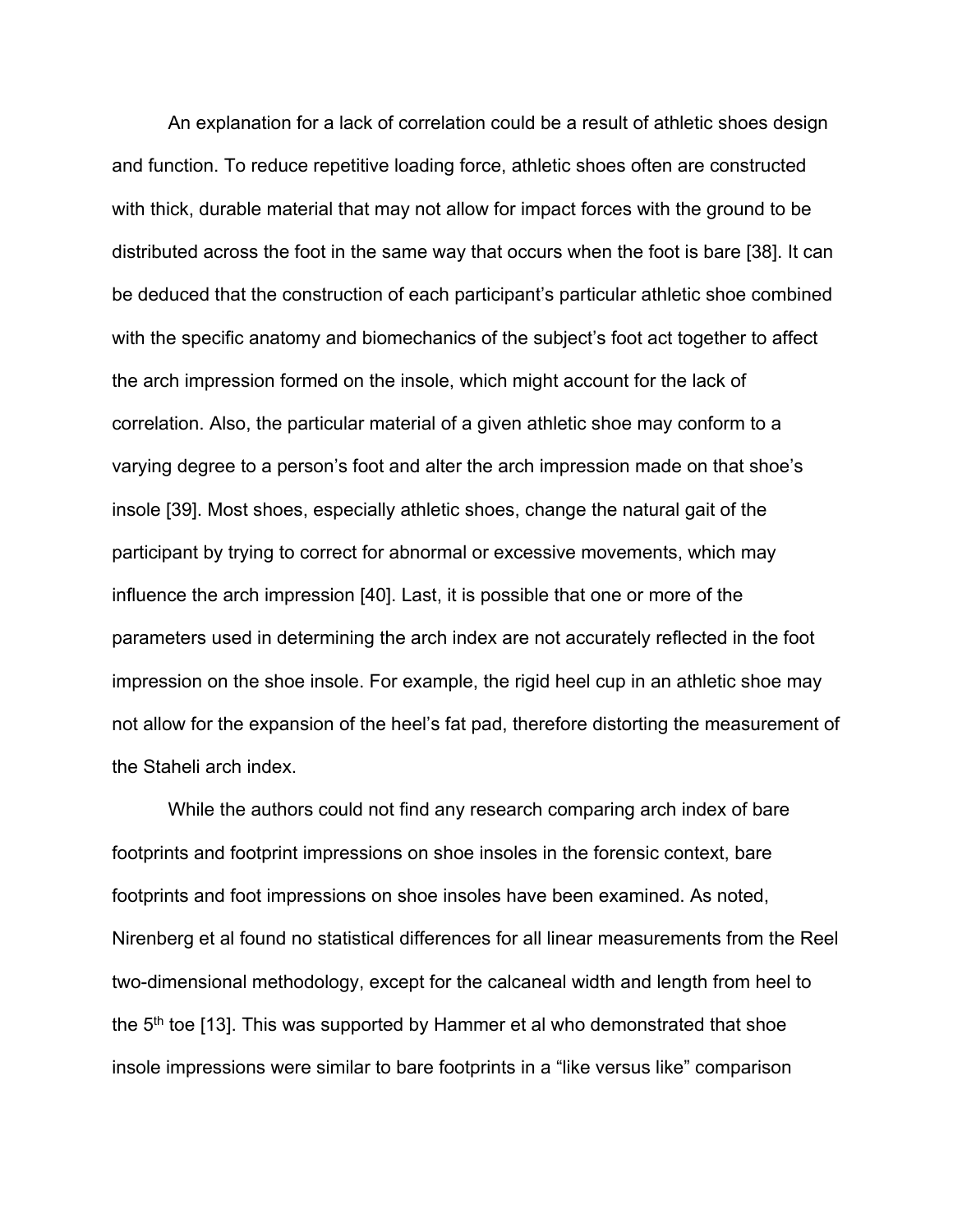when made by the same person [12]. While both studies compare bare footprints to foot impressions on shoe insoles, neither specifically studied the arch of bare footprints or insole foot impressions.

Based on Nirenberg et al's finding of a significant heel width difference between foot impressions on shoe insoles and bare footprints, more caution should be applied to comparisons involving the Staheli arch index, which may be less accurate than the Chippaux-Smirak arch index.

Though arch studies of footprints have been shown to provide valuable information about the donor's anatomy, biomechanics, weight, sex, and possible trauma of the lower extremity [15-20], no studies could be found that were done in a forensic context. As the present study may be the first to consider arch index measurements in the forensic context, caution should be used when applying these findings to criminal matters. The authors suggest that the forensic expert utilizing the arch index when comparing footprints to foot impressions on shoe insoles should consider incorporating other methods of footprint comparison, such as linear measurements or the overlay method [1]. Though not a finding of this study, the authors speculate that differences in the arch index between a bare footprint and a foot impression on a shoe insole may occur in cases of more pronounced arch deformity, such as in a person with a very low arched foot or a very high arched foot.

Limitations exist within the current study. The arch indices used in this study provide only a generalization of arch height, reducing discrimination. All participants were asked to bring the insoles of their everyday athletic shoes for the study. As previously mentioned, different materials are used by different companies, which may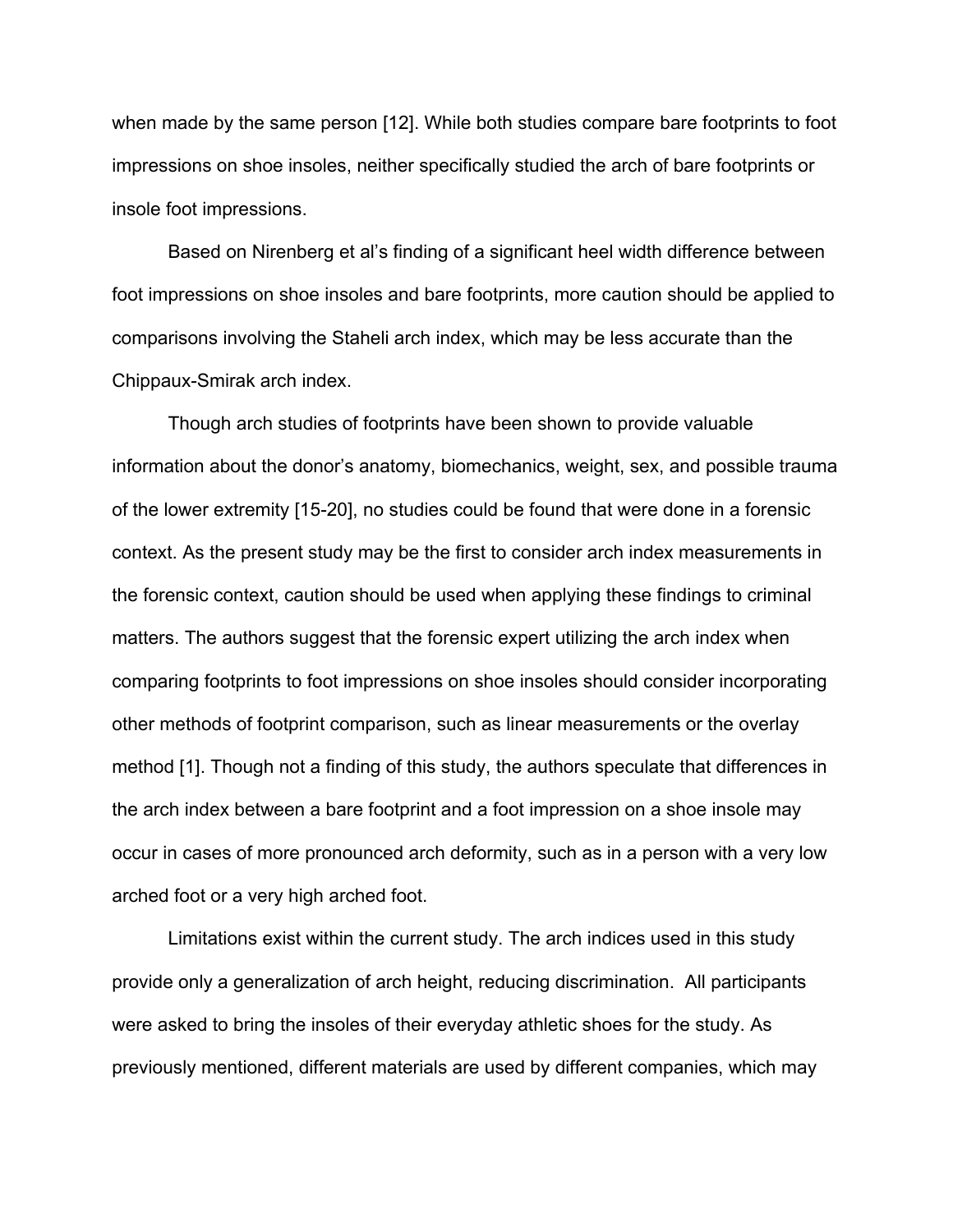affect the arch impressions. In future studies, consideration of the material, brand of athletic shoe, or different shoe types might be included in the protocol or examined.

Another limitation is that participants wore socks with their shoes. While socked footprints have been shown to have similar linear measurements as bare footprint impressions [32], the authors could not find any studies evaluating the relationship between the arch of a given individual's bare and sock-clad footprint. Also, the wearing of a sock may affect the arch impression on a shoe insole, and this may be an avenue for further study.

Last, a larger sample size should be considered, as well as studying populations of participant with more pronounced arch deformity, such as a flat foot or high arched foot, as this may yield significant differences.

#### **5. Conclusion**

The findings from this study showed that the arch height of a bare footprint and a footprint impression on the insole of an athletic shoe as measured by either the Staheli or Chippaux-Smirak arch height indices are statistically uncorrelated. The findings of this study may assist forensic podiatrists and other forensic experts in analyzing shoe insole evidence.

In the forensic context, footprint analysts considering arch height indices between bare footprints and foot impressions on athletic shoe insoles should be aware of the lack of statistical correlation. However, additional research should be done to confirm these findings and to further consider the utility of arch indices in forensic applications.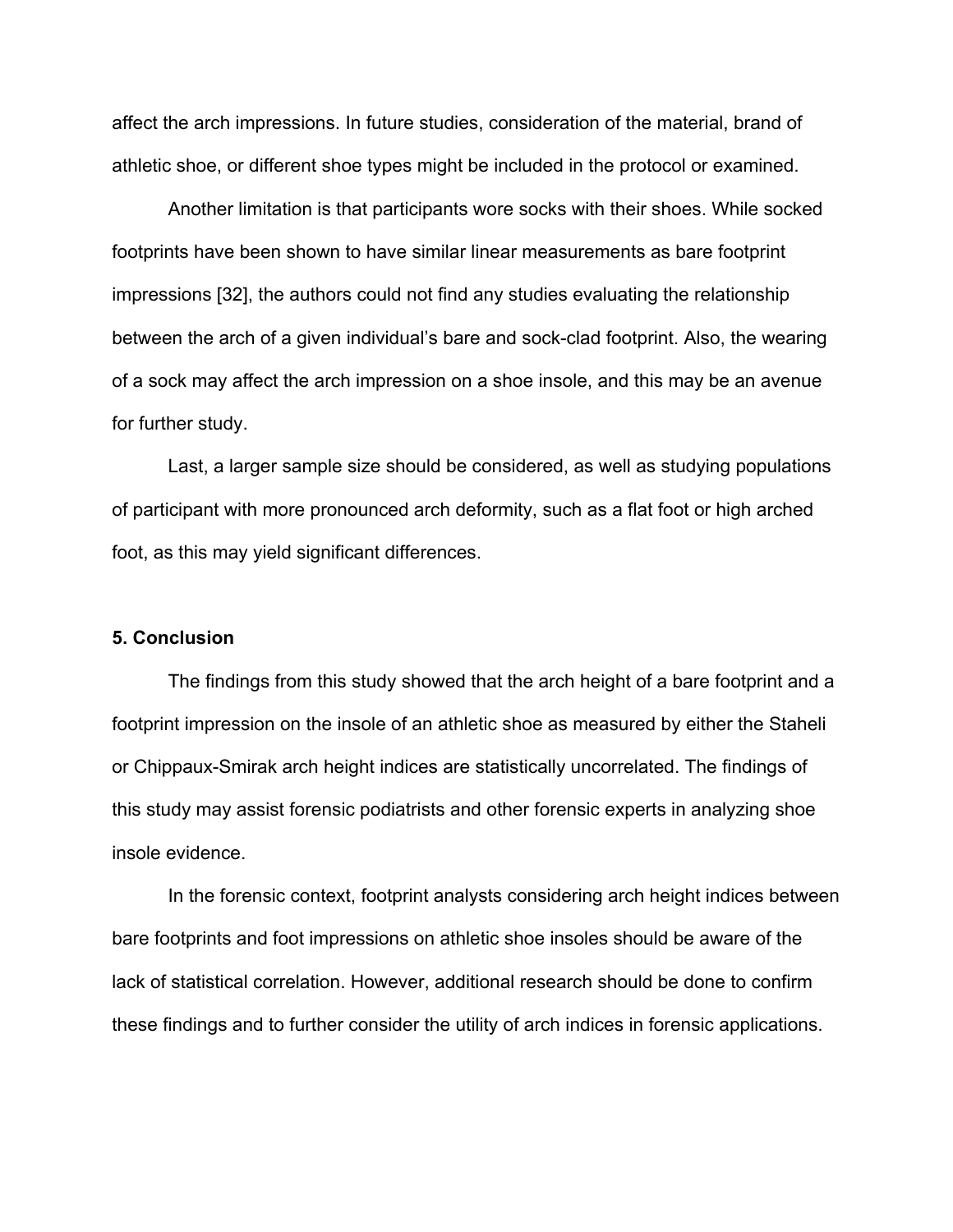## **References:**

- 1. J. A. DiMaggio, W. Vernon. Forensic Podiatry: Principles and Methods. 2nd ed., CRC Press, Boca Raton, FL, 2017.
- 2. C. J. Smerecki, C. O. Lovejoy, Identification via pedal morphology. Int. Crim. Police Rev. 40 (1985) 186-190.
- 3. S.L. Barker, J.L. Scheuer, Predictive value of human footprints in a forensic context. Med Sci Law 38 (1998) 341–346.
- 4. K. Krishan, T. Kanchan, J.A. DiMaggio, Emergence of forensic podiatry—a novel sub-discipline of forensic sciences. *Forensic Sci. Int.* 55 (2015) 16–27.
- 5. R.B. Kennedy, I.S. Pressman, S. Chen, P.H. Petersen, A.E. Pressman, Statistical analysis of barefoot impressions. *J. Forensic Sci*. 48(1) (2003) 1-9.
- 6. R. Mukhra R, K. Krishan, T. Kanchan, Bare footprint metric analysis methods for comparison and identification in forensic examinations: a review of literature. *J Forensic Leg. Med.* 58 (2018) 101-112.
- 7. K. Krishan, Individualizing characteristics of footprints in Gujjars of North India forensic aspects, Forensic Sci. Int. 169 (2007) 137–144.
- 8. R.B. Kennedy, Ongoing research into barefoot impression evidence, in: J. Rich, D.E. Dean, R.H. Powers (Eds.), Forensic Medicine of the Lower Extremity, Humana Press, Totawa 2005, pp. 401–413.
- 9. R.B. Kennedy, Preliminary study on the uniqueness of barefoot impressions. Can. Soc. Forensic Sci. J. 29 (4) (1996) 233-238.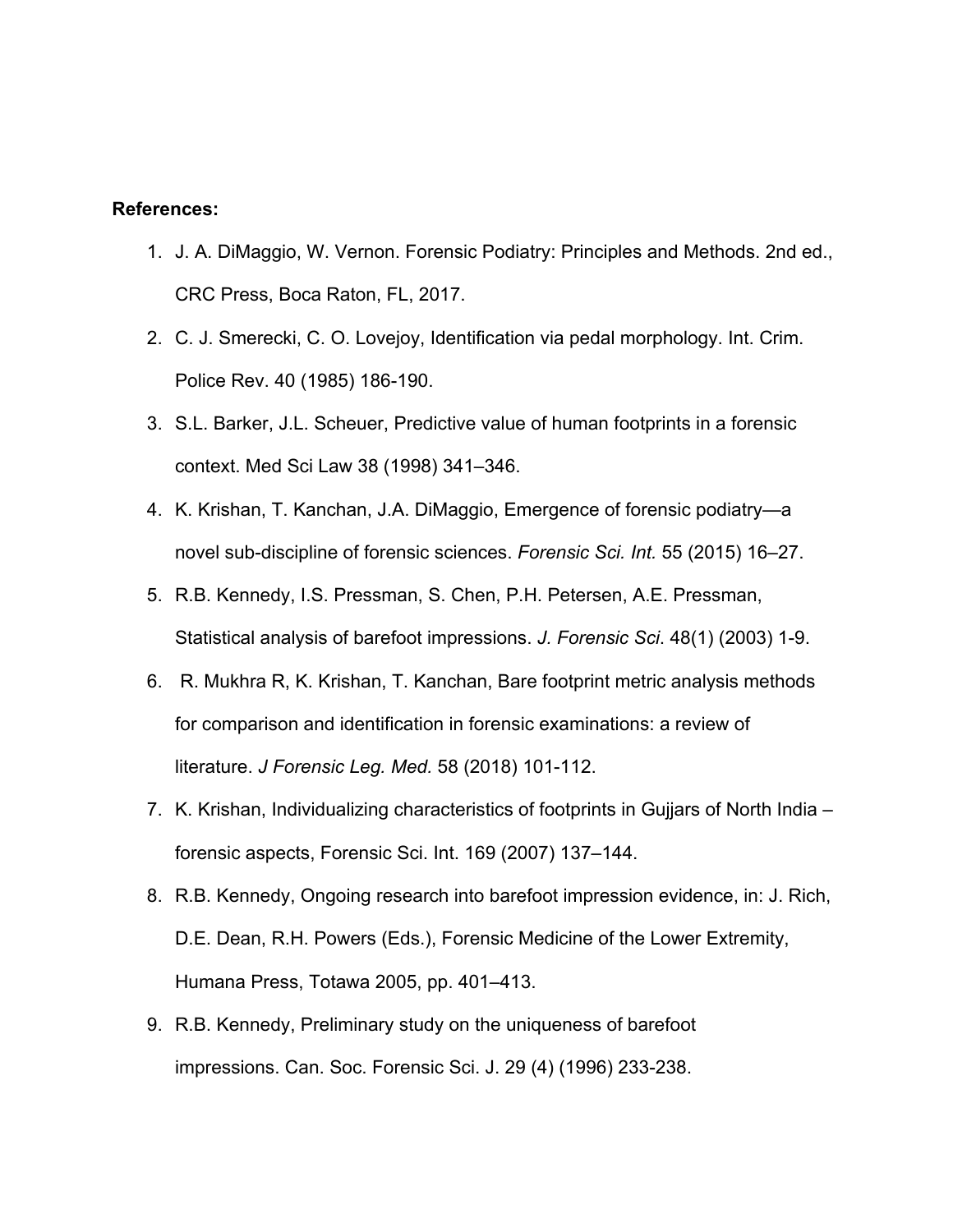- 10.G.E. Laskowski, K.L. Vernon, Barefoot impressions—a preliminary study of identification characteristics and population frequency of their morphological features. J. Forensic Sci. 33, (2) (1988) 378-388.
- 11.R.B. Kennedy, C. Sanping, I.S. Pressman, B. Yamashita, A.E. Pressman, A large-scale statistical analysis of barefoot impressions, J. Forensic Sci. 50 (5) (2005) 1071–1080.
- 12.L. Hammer, N.N. Daéid, R. B. Kennedy, A. B. Yamashita, Preliminary study of the comparison of inked barefoot impressions with impressions from shoe insoles using a controlled population. J. Forensic Identif. 62 (6) (2012) 603-21.
- 13. M.S. Nirenberg, E. Ansert, K. Krishan, T. Kanchan, Two-dimensional metric comparisons between dynamic bare footprints and insole foot impressionsforensic implications. Sci. Justice Dec 4 (2019).
- 14.S. Leishman, If the Shoe Fits! RCMP Gazette 53 (1991) 4–7.
- 15.R.M. Queen, N.A. Mall, M. Hardaker and J.A. Nunley, Describing the medial longitudinal arch using footprint indices and a clinical grading system. Foot ankle int. 28.4 (2007) 456-62.
- 16.C.H. Chang, Y.C. Chen, W.T. Yang, P.C. Ho, A.W. Hwang, C.H. Chen, J.H. Chang, L.W. Chang, Flatfoot diagnosis by a unique bimodal distribution of footprint index in children. PLoS One 9.12 (2014) e115808.
- 17.D.L. Riddiford-Harland, J. R. Steele, and L. H. Storlien, Does obesity influence foot structure in prepubescent children? Int. J. Obesity 24.5 (2000) 541.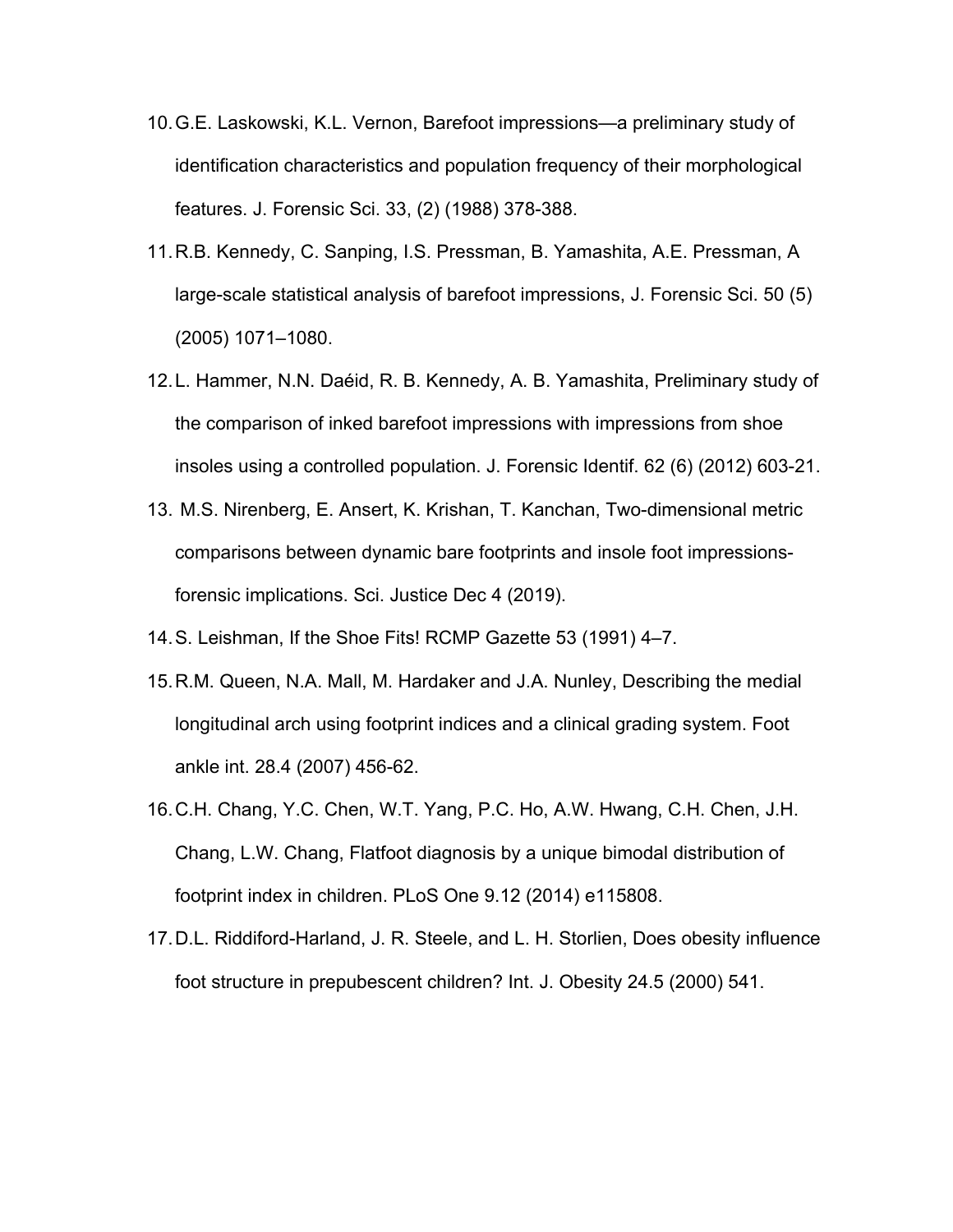- 18.H. Dadgar, M. Sahebozamani, Evaluation of sole arech (sic) index and noncontact lower extremity injury rates in male karateka (sic). J. Research Rehabil. Sci. 7(1) (2011) 0.
- 19.I.C.N. Sacco, A.N Onodera, K. Bosch, D. Rosenbaum, Comparisons of foot anthropometry and plantar arch indices between German and Brazilian children. BMC Pediatr 15.1 (2015): 4.
- 20.S.C. Wearing, A.P. Hills, N.M. Byrne, E.M. Hennig, M. McDonald, The arch index: a measure of flat or fat feet? Foot Ankle Int. 25 (8) (2004) 575-581.
- 21.H.B. Menz, M. R. Fotoohabadi, E. Wee, M. J. Spink, Visual categorisation of the arch index: a simplified measure of foot posture in older people. J. Foot Ankle Res. 5(1) (2012) 10.
- 22.S. Pita-Fernández, C. González-Martín, T. Seoane-Pillado, B. López-Calviño, S. Pértega-Díaz, V. Gil-Guillén, Validity of footprint analysis to determine flatfoot using clinical diagnosis as the gold standard in a random sample aged 40 years and older. J. Epi. (2015): JE20140082.
- 23.S. Pita-Fernández, C. González-Martín, T. Seoane-Pillado, B. López-Calviño, S. Pértega-Díaz, V. Gil-Guillén, Flat foot in a random population and its impact on quality of life and functionality. J. Clin. Diag. Res. *JCDR* 11(4), (2017) LC22.
- 24.J.S. Wrobel, D. G. Armstrong, Reliability and validity of current physical examination techniques of the foot and ankle. J. Am. Podiat. Med. Assn. 98 (3) (2008) 197-206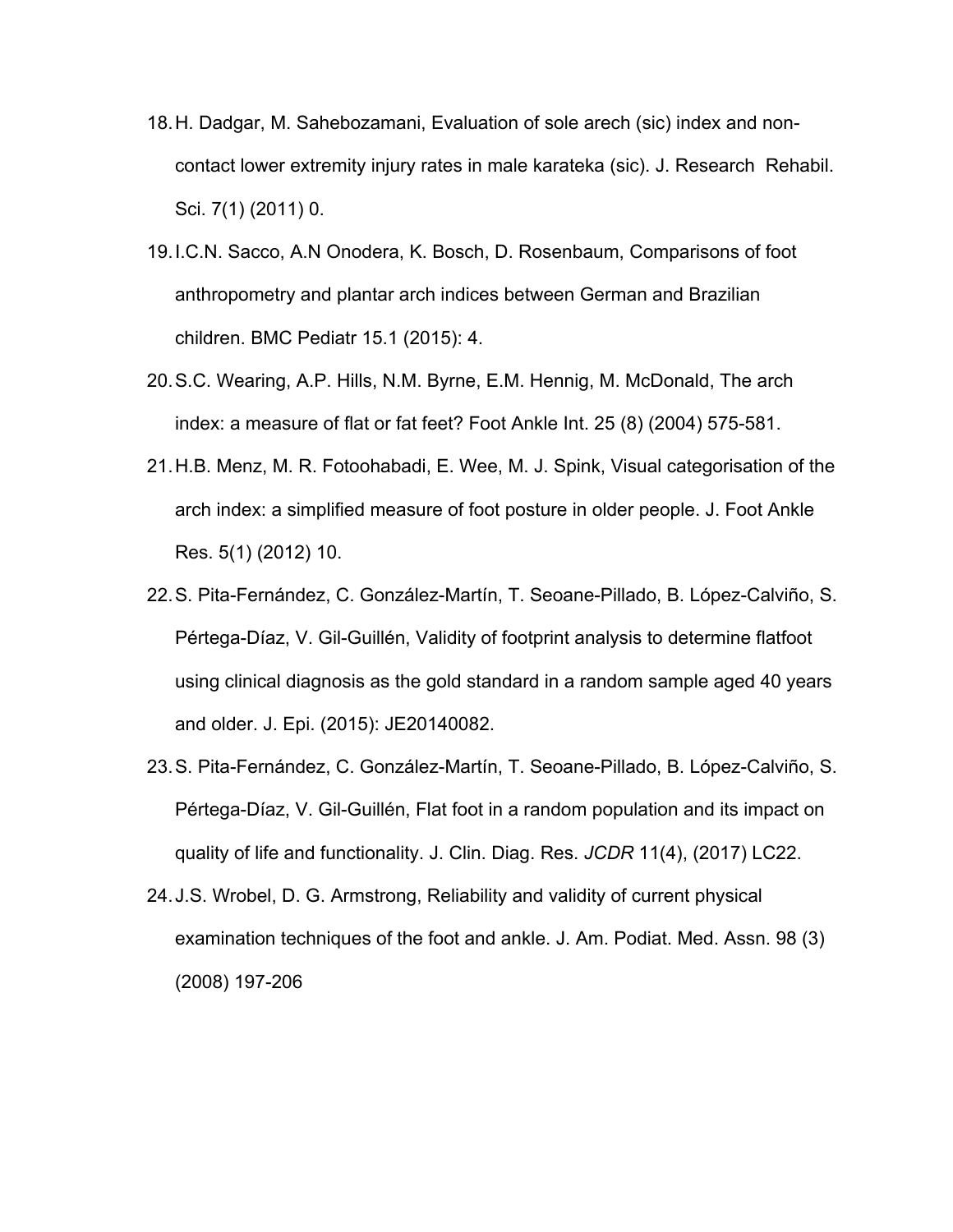- 25.J.J. Echarri, F. Francisco, The development in footprint morphology in 1851 Congolese children from urban and rural areas, and the relationship between this and wearing shoes. J. Ped. Orth. B 12.2 (2003) 141-146.
- 26.I. Mathieson, D. Upton, A. Birchenough, Comparison of footprint parameters calculated from static and dynamic footprints. The Foot 9 (3) (1999) 145-149.
- 27.S. C. Kippen, "A preliminary assessment of recording the physical dimensions of an inked footprint." J. Brit. Pod. Med. 48 (1993) 74-80.
- 28.B.Y.S. Tsung, M. Zhang, Y. B. Fan, D. A. Boone, Quantitative comparison of plantar foot shapes under different weight-bearing conditions. J. Rehab. Res. Dev. 40 (6) (2003) 517-526.
- 29.Commonwealth of Virginia v. Stanfield, 2015 GC14000548-00. News item Available at: https://pilotonline.com/news/local/crime/article\_a8e9dfd1- b127- 5621-908e-03dbb594f530.html (accessed on 9th June 2019).
- 30.A. Janos, What's a 'Shoe Autopsy'? A Forensic Podiatrist Explains the Value of Foot Evidence in Solving Crimes. Real Crime. A&E Network. https://www.aetv.com/real-crime/forensic-podiatry-interview-foot-evidencefootprints-crime-solving (accessed 3 January 2020).
- 31.Forensic Files: A Cinderella Story. Medstar Television, Season 12, Episode 11, aired 24 December 2007.
- 32.M.S. Nirenberg, E. Ansert, K. Krishan, T. Kanchan, Two-dimensional metric comparison between dynamic bare and sock-clad footprints for its forensic implications–A pilot study. Sci. Justice 59, no. 1 (2019) 46-51.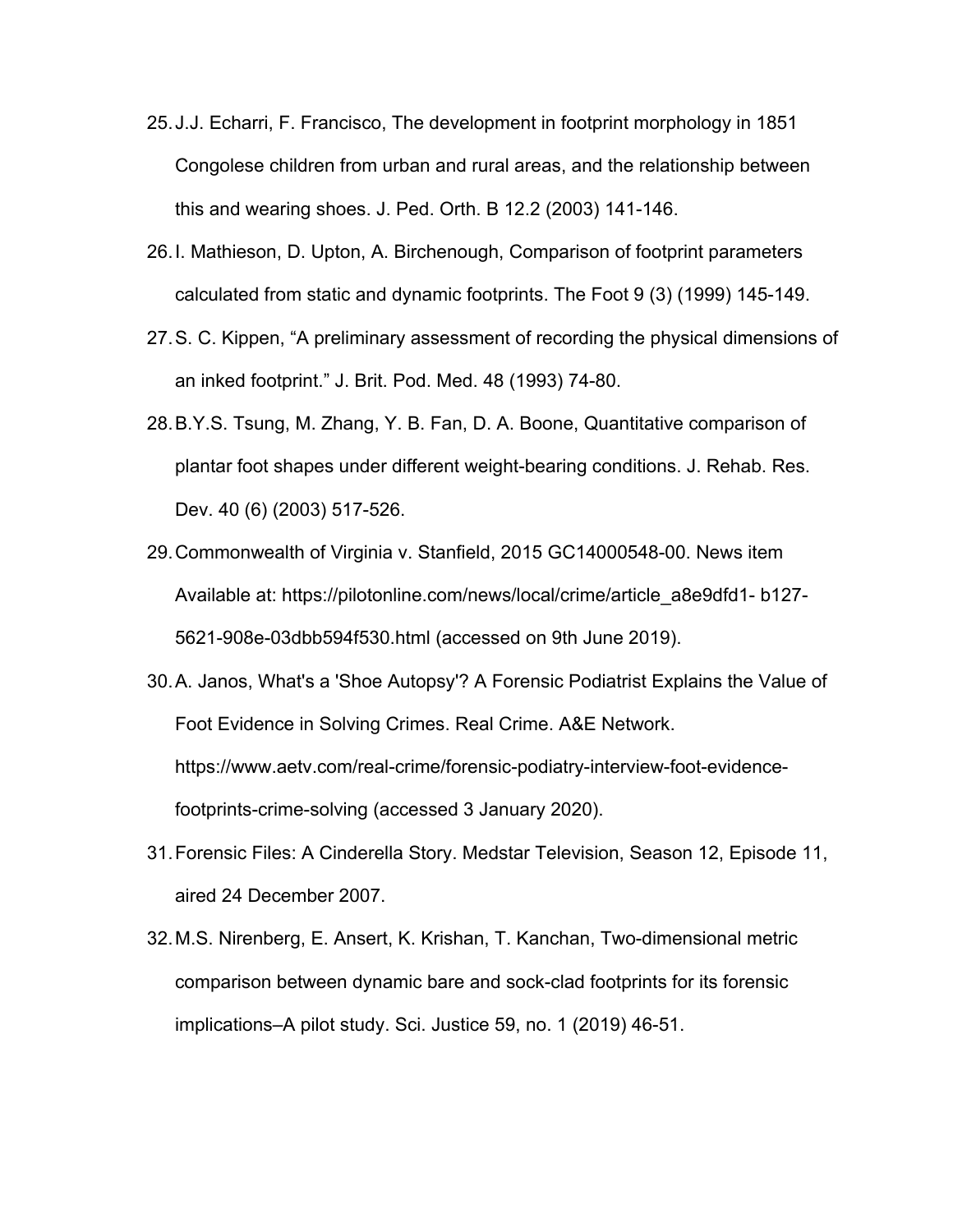- 33.M.S. Nirenberg, E. Ansert, K. Krishan, T. Kanchan, Two-dimensional linear analysis of dynamic bare footprints: A comparison of measurement techniques. Sci. Justice Apr. 1 (2019).
- 34.M. Morlock, T. Mittlmeiser, First step method vs. full gait method results of a comparison. Eur .J. Phys. Med. Rehab. (Suppl 1) 2 (1992) 33-34.
- 35.S.C. Wearing, S.R. Urry, J.E. Smeathers, D. Battistutta, A comparison of gait initiation and termination methods for obtaining plantar foot pressures. Gait Posture, 10 (1999) 255-263.
- 36.N Howsam, A. Bridgen, A comparative study of standing fleshed foot and walking and jumping bare footprint measurements. Sci. Justice 58.5 (2018) 346- 354.
- 37.S. Reel, S. Rouse, W. Vernon, P. Doherty, Reliability of a two-dimensional footprint measurement approach. Sci. Justice, 50 (2010) 113-118.
- 38.P.J. McNair, R. N. Marshall, Kinematic and kinetic parameters associated with running in different shoes. Brit. J. Sports Med. 28.4 (1994) 256-260.
- 39.E. M. Hennig, Eighteen years of running shoe testing in Germany–a series of biomechanical studies. Footwear Sci. 3.2 (2011) 71-81.
- 40.M.R. Shorten, Running shoe design: protection and performance, in D.T. Pedoe (Ed.), Marathon medicine, Royal Society of Medicine, London, 2000, pp. 159- 169.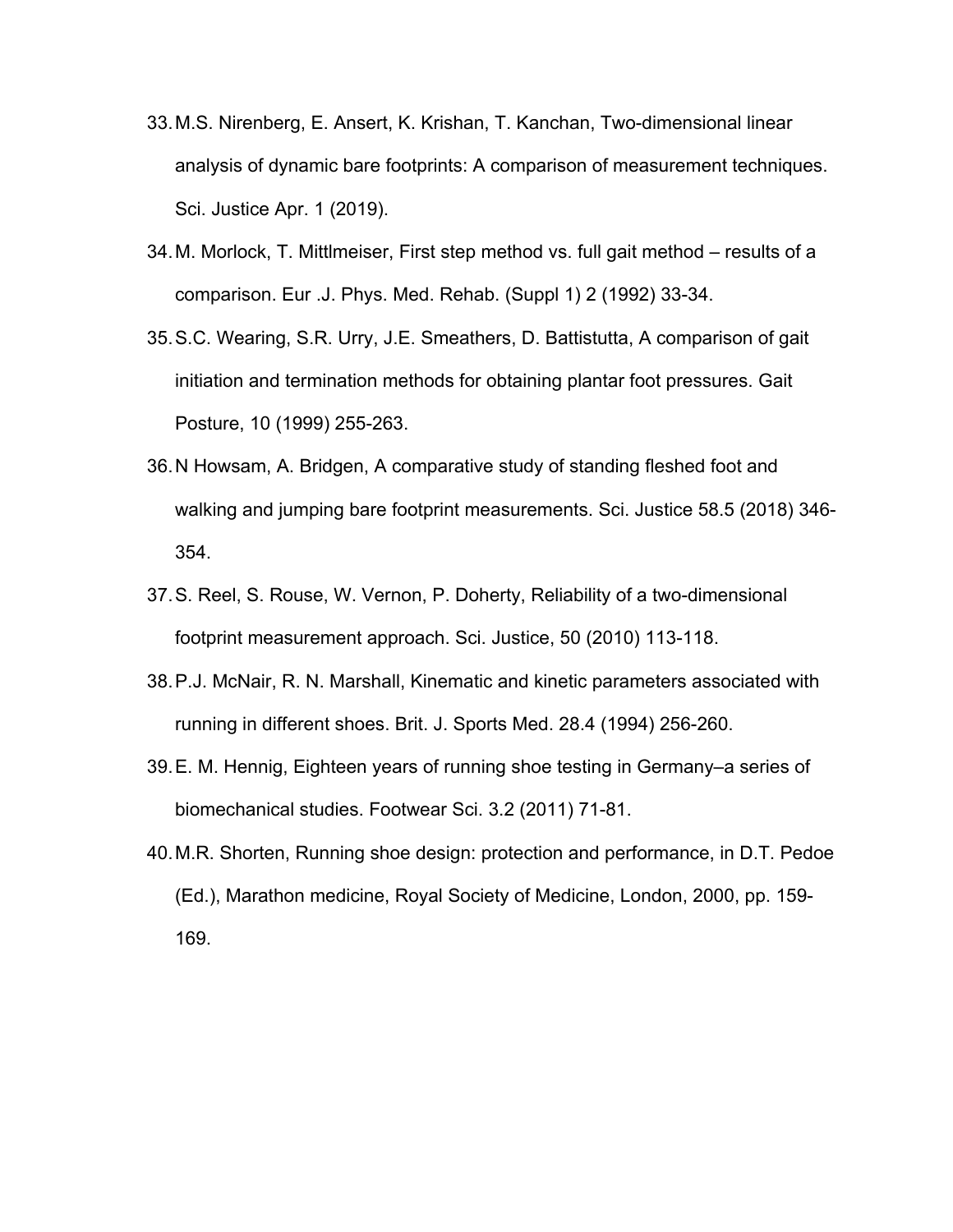**Forensic Implications of Foot Arch Index Comparison between Dynamic Bare Footprints and Shoe Insole Foot Impressions Figures, Tables, and Captions**



*Figure 1: Measurements made on the bare footprints.*



*Figure 2: Measurements made on the shoe insole impressions.*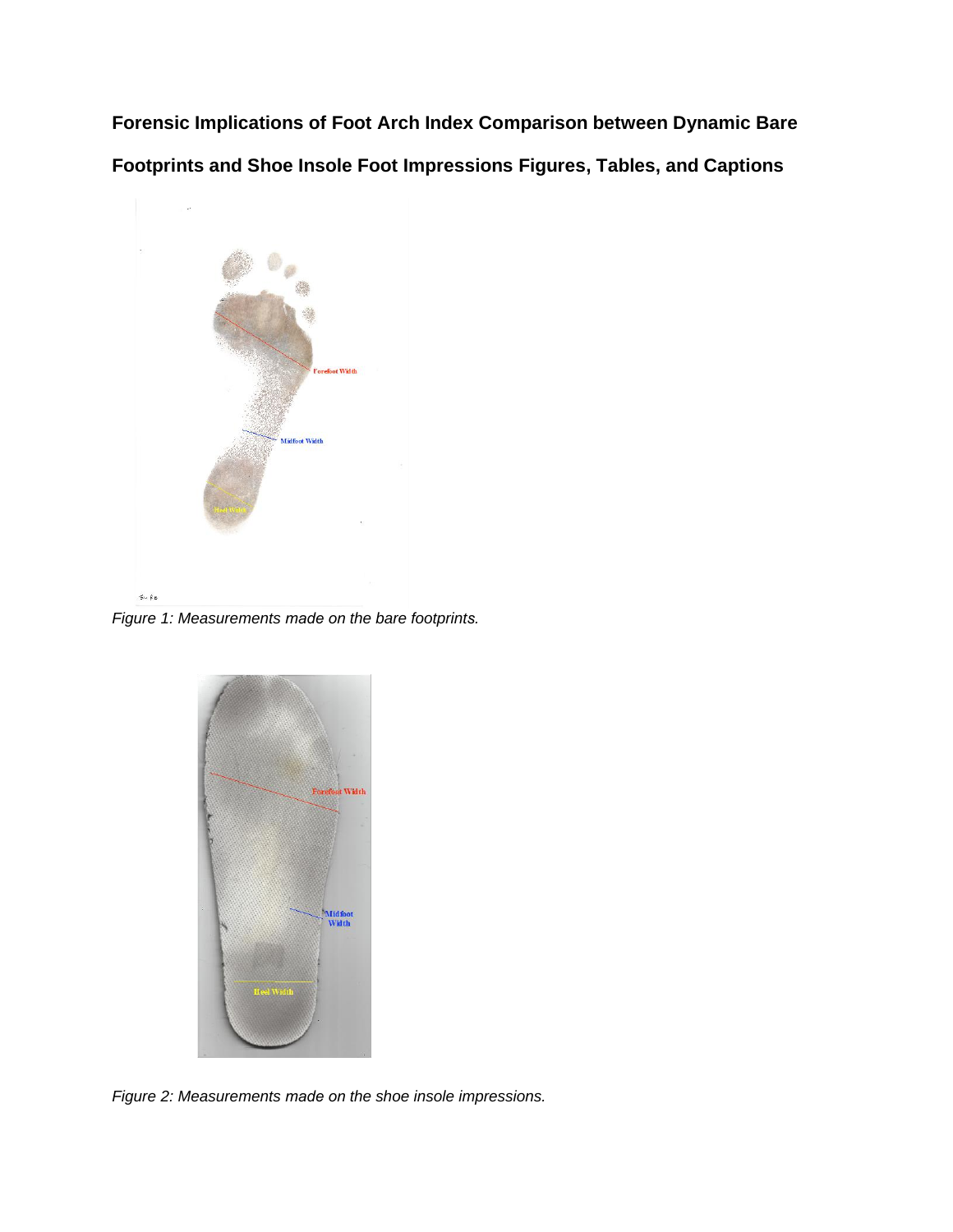

*Figure 3: Scatter plot of Staheli arch height index from insole foot impression against Staheli index from bare footprint. Solid line shows regression line. Dotted lines show 95% confidence interval for individual predictions.* 



*Figure 4: Scatter plot of Chippaux-Smirak arch height index from insole foot impression against Chippaux-Smirak index from bare footprint. Solid line shows regression line. Dotted lines show 95% confidence interval for individual predictions.*